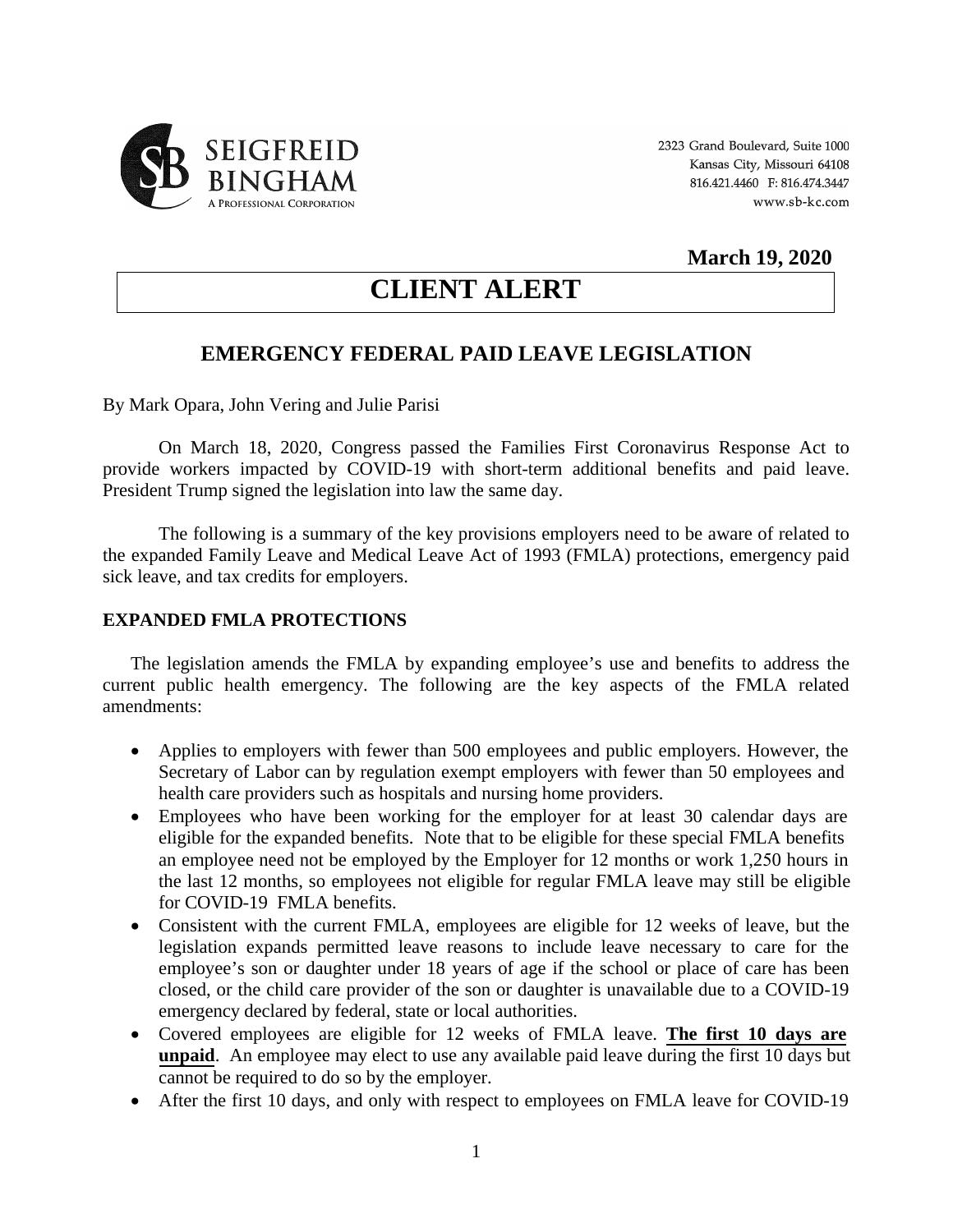related reasons above, employers are required to provide **paid leave not less than twothirds of the employee's regular rate of pay, capped at \$200 per day and \$10,000 in the aggregate.**

- Employees on a part-time or irregular schedule are entitled pay based on the average number of hours the employee worked for the 6 months prior to taking leave. Employees who have worked for less than 6 months prior to leave are entitled to the employee's reasonable expectation at hiring of the average number of hours the employee would normally be scheduled to work.
- Generally, an employee's leave is job protected, but such protections are subject to additional limitations for employers with less than 25 employees.

The expanded FMLA leave entitlement are expected to go into effect on April 2, 2020 and expire on December 31, 2020. As noted above, the Secretary of Labor is authorized to issue regulations exempting employers from application of the law that are health care providers or emergency responders. Exemptions may be sought for employers with less than 50 employees if the expanded benefits would jeopardize the "economic viability" of the company. The criteria for such a determination will be determined after further regulation to be promulgated by the Department of Labor.

#### **EMERGENCY PAID SICK LEAVE**

The legislation provides new paid leave benefits for full-time and part-time employees. The key provisions are as follows:

- Applies to employers with fewer than 500 employees and public employers.
- All employees of covered employers are eligible, regardless of the employee's duration of employment. However, an employer of an employee who is a health care provider or an emergency responder may elect to exclude such employee from receiving paid sick leave benefits under this new law.
- Employees are able to take paid sick leave for the following reasons:
	- 1. The employee is subject to a Federal, State, or local quarantine or isolation order related to COVID-19;
	- 2. The employee has been advised by a health care provider to self-quarantine due to concerns related to COVID-19;
	- 3. The employee is experiencing symptoms of COVID-19 and seeking a medical diagnosis;
	- 4. The employee is caring for an *individual* subject to a federal, state or local quarantine or isolation order or advised by a health care provider to self-quarantine due to COVID-19 concerns (**note that this particular reason is not limited to family members**);
	- 5. The employee is caring for their son or daughter because the school or place of care of the son or daughter has been closed, or the child care provider is unavailable due to COVID-19 precautions; or
	- 6. The employee is experiencing any other substantially similar condition specified by the Secretary of Health and Human Services in consultation with the Secretary of the Treasury and the Secretary of Labor.